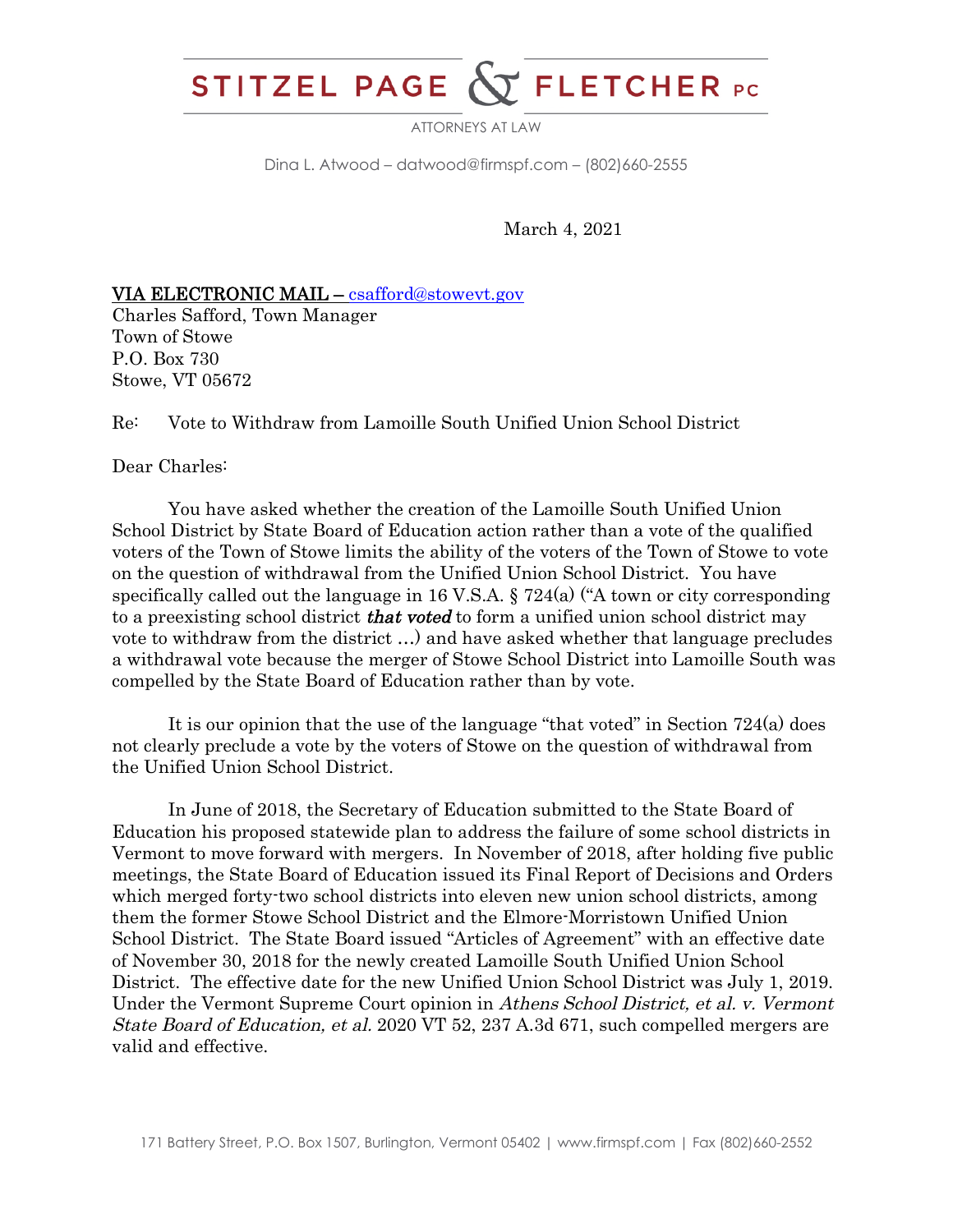Charles Safford, Town Manager March 4, 2021 Page 2

Lamoille South Unified Union District is subject to the statutory provisions of Title 16 which apply to Union and Unified School Districts and the Articles of Agreement. The Articles of Agreement of the Unified Union District permit one of the forming districts to seek withdrawal in year two or after of the merger. See Article 14, A. ii. a. A change in the constituents of the Lamoille South UUSD may occur only by vote of the voters of the "New Union District present and voting at an annual or special meeting of the District warned to address" the question. For such a vote to occur, the proposed amendment to the constituent districts "must proceed pursuant to 16 V.S.A. § 721 (addition of new member town) or § 724 (withdrawal by member town in year two or after)." And, that vote can be "called" through a voter petition. A voter petition must have the requisite number of signatures of legal voters in the Town.

While the Articles of Agreement, which were approved by the State Board of Education, contain reference to 16 V.S.A. §724, the question of whether the language of § 724(a) clearly permits a vote to withdraw in situations such as "forced" merger is not clear. In discussions with the Agency of Education legal counsel regarding this question, we were informed that AOE has not taken a formal position. However, they noted that the language in section 724(a) may serve as basis for a legal challenge by a voter who is not in agreement with a proposed withdrawal. The potential for disparate treatment between similarly situated towns – i.e., towns that voluntarily merged may withdraw by vote while those mandated or "forced" to merge may not withdraw – supports the conclusion that a voter-approved withdrawal in a forced merger district should be legally valid.

We note that 2021 Town Meeting Day saw several towns vote to withdraw from merged districts. Apart from the Windham Northeast Union Elementary District, the districts which voted to withdraw were voluntarily merged districts and not forced merger districts. Additionally, the one approved withdrawal/dissolution by the State Board to date, Southern Valley Union District (Halifax and Readsboro) was of a voluntarily created union district. So, although there were local votes in favor of withdrawal, all were in voluntarily merged districts where there is no question about the efficacy of 16 V.S.A. § 724.

How the State Board of Education responds to the voted dissolution of Windham Northeast's Union Elementary District will be instructive on whether the Board agrees that disparate treatment between voluntary and "forced" mergers is not a reasonable or viable legal position. Regardless of the decision of the State Board, it is our opinion that limiting the ability to withdraw by vote to only those towns which voluntarily merged (and prohibiting towns in forced mergers to remain merged) is discriminatory.<sup>1</sup>

<sup>1</sup> We would note that the provisions of Title 16 surrounding union school districts have not been reviewed or modified in any substantial manner to account for the significant merger activity and resulting questions of governance and application of Act 46. We understand that AOE sees need for review of Chapter 11 of Title 16 of the Vermont Statutes, however, the legislature has not moved forward on any revisions.